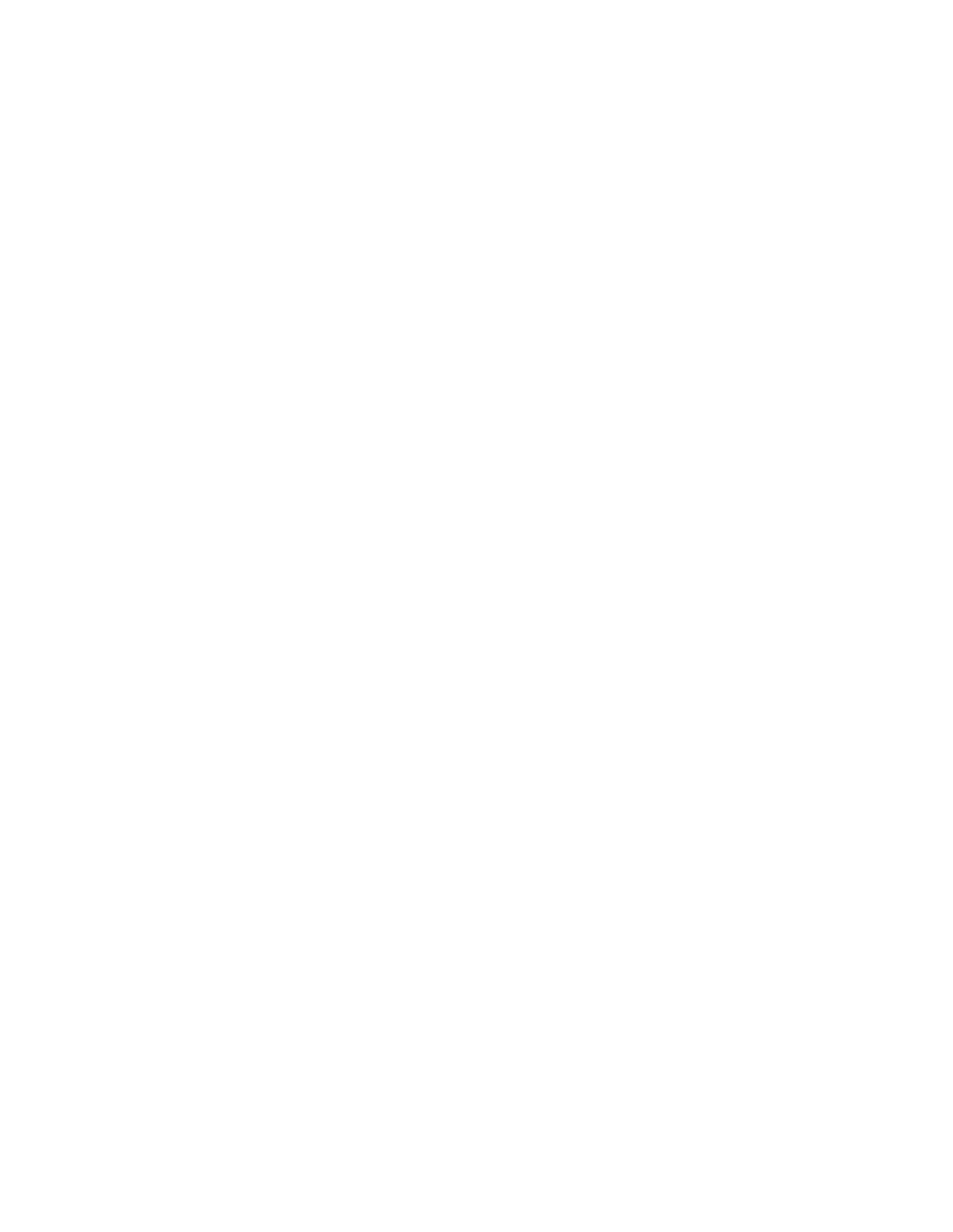# The Financial Business Case for Health & Safety in Ontario Workplaces

A Simple Cost Tool using your NEER Statement

Demonstrated commitment and improvement to health and safety management will prevent workplace injuries and illnesses and directly affect the company bottom-line results and shareholder value. You may be surprised at how much injuries and illnesses are actually costing your organization. And don't forget that the following calculations do not include the human costs of pain and suffer or the indirect costs of workplace injuries.

Use the following cost sheets to build the financial business case to help you secure commitment for better health and safety management in your organization. To perform the following simple calculations, you will need your organization's NEER Firm Summary Statement and NEER Claim Cost Statement.

### **Part 1: Calculating the Financial Business Case for Health & Safety Using your NEER Firm Summary Statement**

| <b>Cost Sheet 3: Determining Average Unrecovered Rebate OR Lost Rebate +</b>        |
|-------------------------------------------------------------------------------------|
| <b>Cost Sheet 4:</b> Determining Your Gross Sales Required to Recover NEER costs 10 |

### **Part 2: Calculating the Financial Business Case for Health & Safety Using your NEER Information and the Indirect costs of Incidents/Injuries**

| <b>Cost Sheet 5:</b> Determining approximate Total Cost per Injury/Illness12                                                                           |  |
|--------------------------------------------------------------------------------------------------------------------------------------------------------|--|
| <b>Cost Sheet 6:</b> Determining Your Gross Sales Required to Recover from<br>overall costs of claims (NEER costs + Indirect Incident/Injury Costs) 13 |  |
| <b>Appendix A:</b><br><b>Calculating Indirect Incident/Injury Costs (short-cut method)14</b>                                                           |  |

#### **Appendix B: Your Company Incident/Injury or Illness Detailed Costing Form ............... 15**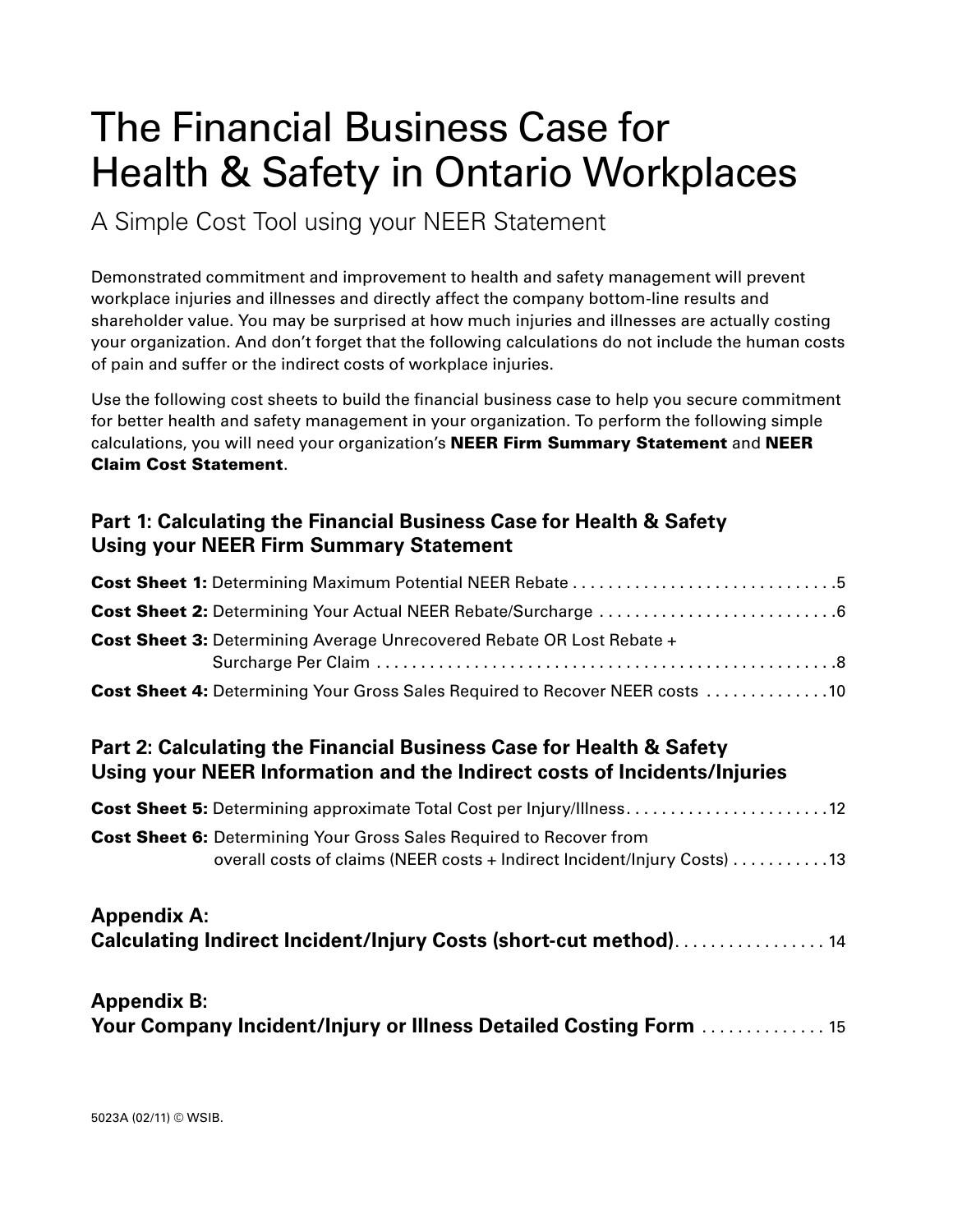# Part 1

Calculating the Financial Business Case for Health & Safety Using Your NEER Firm Summary Statement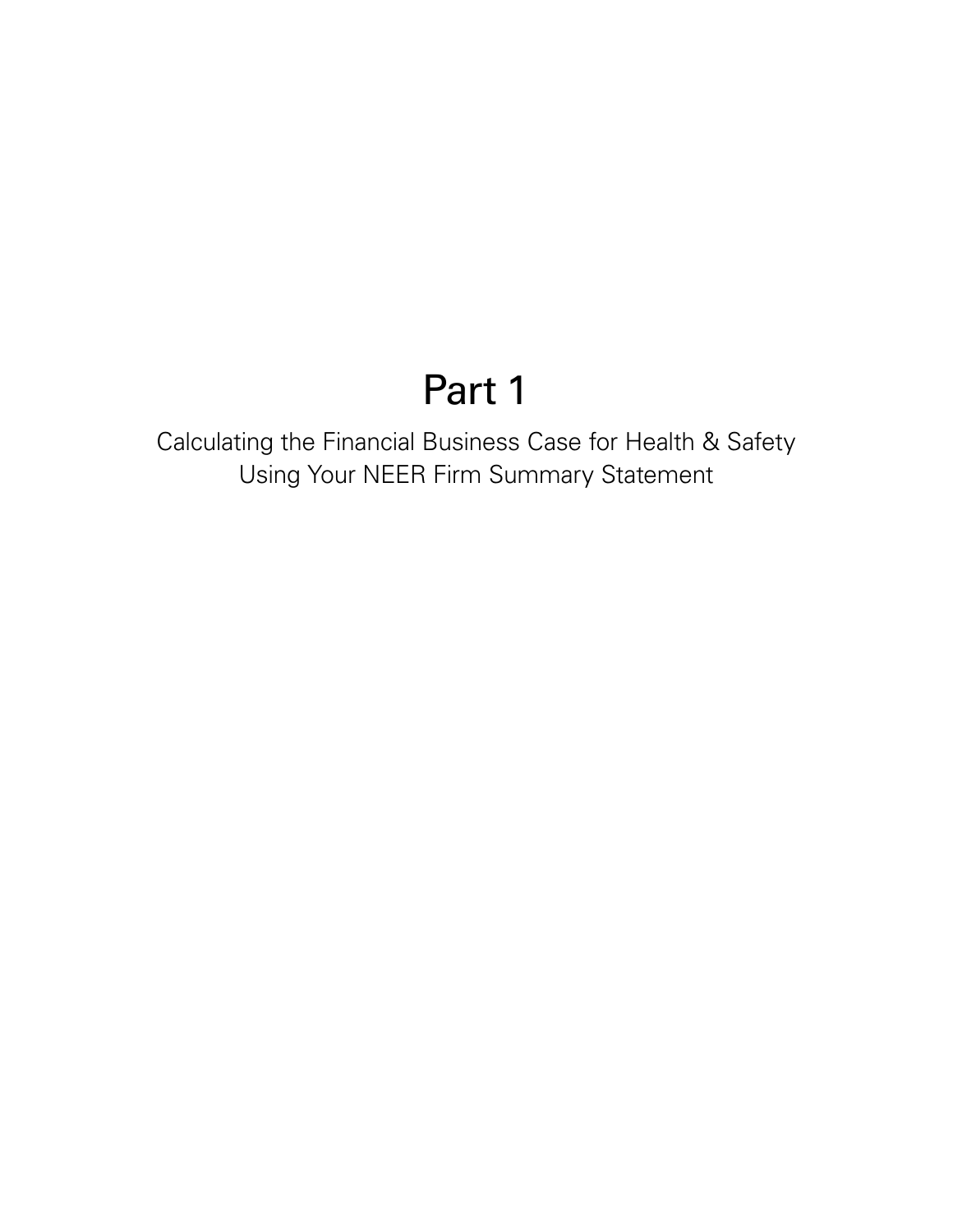### **Cost Sheet 1:** Determining Maximum Potential NEER Rebate

**ACME Corp 123 Safety Way Anytown, ON K0K 0M0**

#### **NEER Firm Summary Statement**

| <b>Account Number</b> | 9876543 |
|-----------------------|---------|
| Firm Number           | 567890  |
| <b>Rate Number</b>    | 999     |
| Past Awards to:       | 30SEP11 |

| <b>Accident</b><br>Year | Premium (\$) | <b>Expected Cost</b><br>Factor (%) | <b>Expected Costs (\$)</b> | <b>NEER Costs (\$)</b> | <b>Rating</b><br>Factor (%) | ⊦Performance l<br><b>Index</b> |
|-------------------------|--------------|------------------------------------|----------------------------|------------------------|-----------------------------|--------------------------------|
| 2011                    | 550,000      | 33.12                              | 182,160                    | 18,641                 | 75.68                       | 0.10                           |
| 2010                    | 500,000      | 32.25                              | 161,250                    | 645,000                | 74.63                       | $4.00*$                        |
| 2009                    | 475,000      | 33.55                              | 159,362                    | 23,012                 | 73.39                       | 0.14                           |
| 2008                    | 450,000      | 32.97                              | 148,365                    | 32,865                 | 72.40                       | 0.22                           |

\* Subject to maximum surcharge

| <b>Line 1.</b> Expected Costs | \$161,250 |
|-------------------------------|-----------|
| <b>Line 2.</b> Rating Factor  | 74.63%    |

Line 3. Maximum Potential Rebate (Line 1 x Line 2) \$120,340.88

This is the **maximum** potential rebate which could have been received if there were zero NEER costs. (i.e., no injuries/illnesses)

## DO YOUR OWN

Fill in the blanks below using your NEER Statements from WSIB. Pick a full year to do your calculation (e.g., 2010)

Line 1. Expected Costs \$

Line 2. Rating Factor  $\%$ 

Line 3. Maximum Potential Rebate (Line 1  $\times$  Line 2)  $\qquad \qquad$   $\bullet$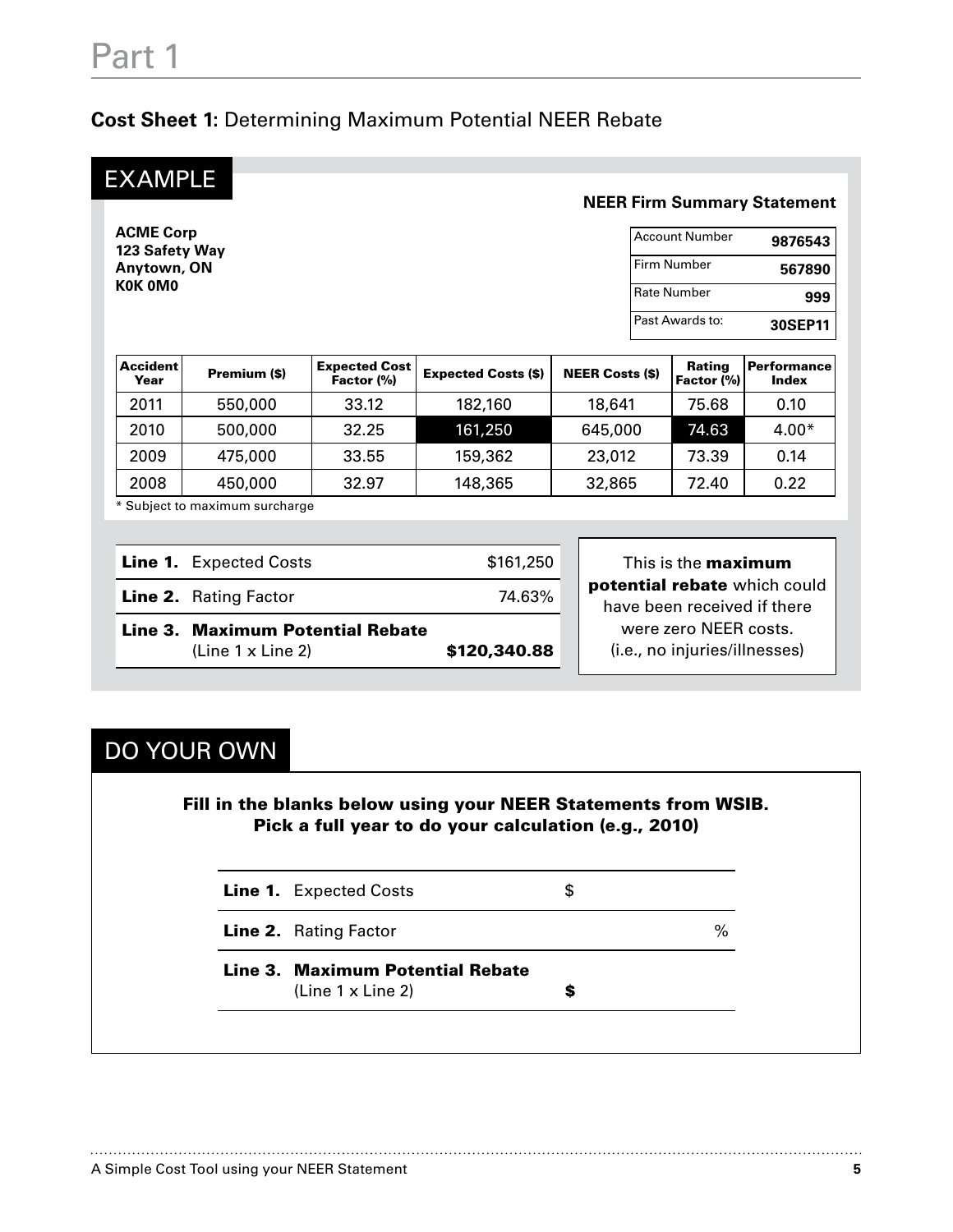### **Cost Sheet 2:** Determining Your Actual NEER Rebate/Surcharge

**ACME Corp 123 Safety Way Anytown, ON K0K 0M0**

#### **NEER Firm Summary Statement**

| Account Number    | 9876543 |
|-------------------|---------|
| l Firm Number     | 567890  |
| l Rate Number     | 999     |
| l Past Awards to: | 30SEP11 |

| <b>Accident</b><br>Year | Premium (\$) | <b>Expected Cost</b><br>Factor (%) | <b>Expected Costs (\$)</b> | <b>NEER Costs (\$)</b> | <b>Rating</b><br>Factor (%) | <b>Performance</b><br><b>Index</b> |
|-------------------------|--------------|------------------------------------|----------------------------|------------------------|-----------------------------|------------------------------------|
| 2011                    | 550,000      | 33.12                              | 182,160                    | 18,641                 | 75.68                       | 0.10                               |
| 2010                    | 500,000      | 32.25                              | 161,250                    | 645,000                | 74.63                       | $4.00*$                            |
| 2009                    | 475,000      | 33.55                              | 159,362                    | 23,012                 | 73.39                       | 0.14                               |
| 2008                    | 450,000      | 32.97                              | 148,365                    | 32,865                 | 72.40                       | 0.22                               |

\* Subject to maximum surcharge

| Line 7. Difference x Rating Factor<br>$\{Line 6 \times Line 2\}$ | \$483,750 x 74.63% |  |
|------------------------------------------------------------------|--------------------|--|
| Line 6. Difference<br>$(Line 4 - Line 5)$                        | \$483,750          |  |
| <b>Line 5.</b> Expected Costs                                    | \$161,250          |  |
| Line 4. NEER Costs                                               | \$645,000          |  |

Actual Rebate (–) or Surcharge (+) = \$361,022.63

If the result is negative (–), the company receives a rebate. If the result is positive (+), the company receives a surcharge. Enter the amount in whichever box applies.

# $(\text{+})$

Surcharge: \$361,022.63

A Surcharge would apply if NEER costs were higher than Expected Costs

# (–)

Rebate:

\$0.00

A Rebate would apply if NEER costs were lower than Expected Costs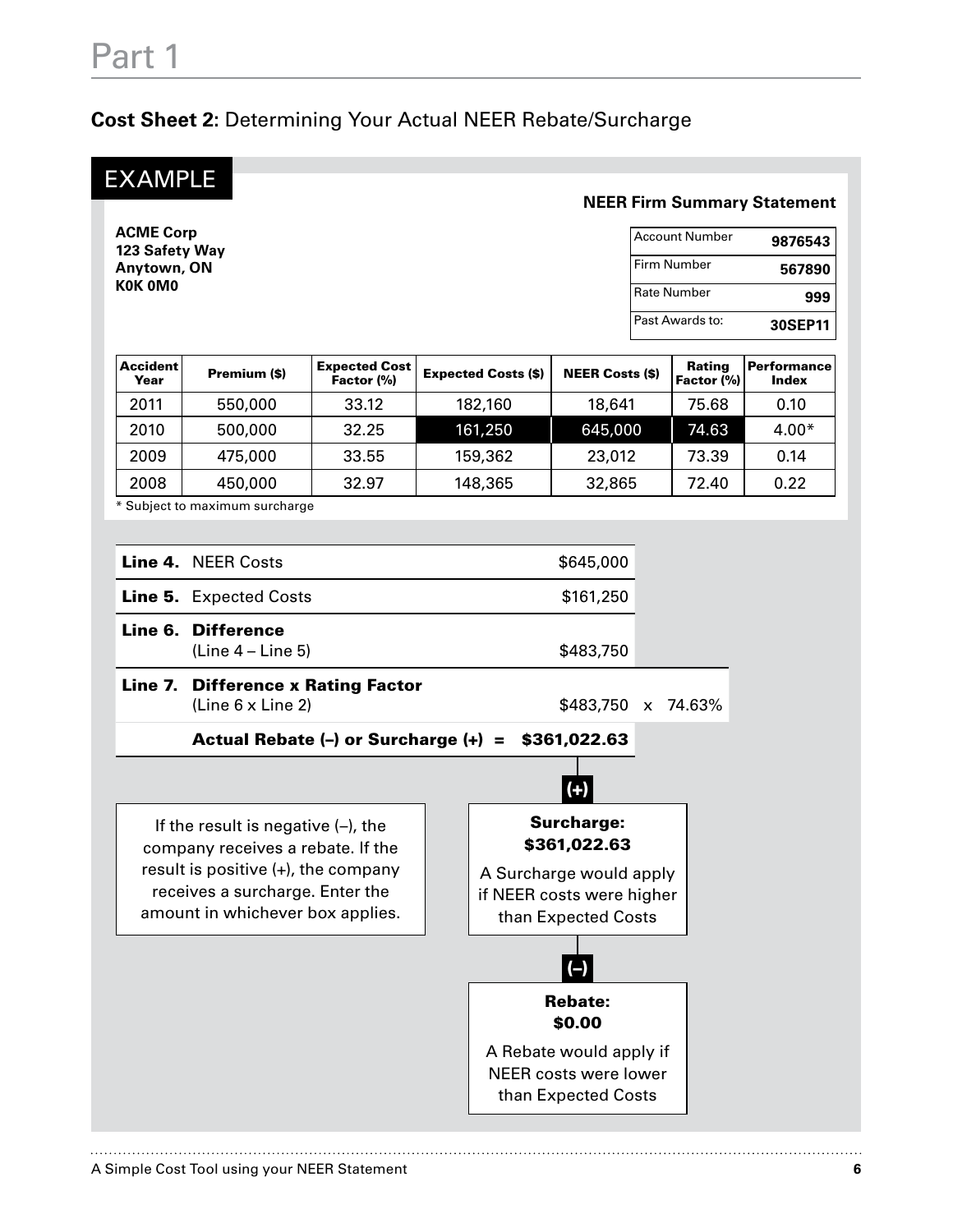### **Cost Sheet 2:** Determining Your Actual NEER Rebate/Surcharge

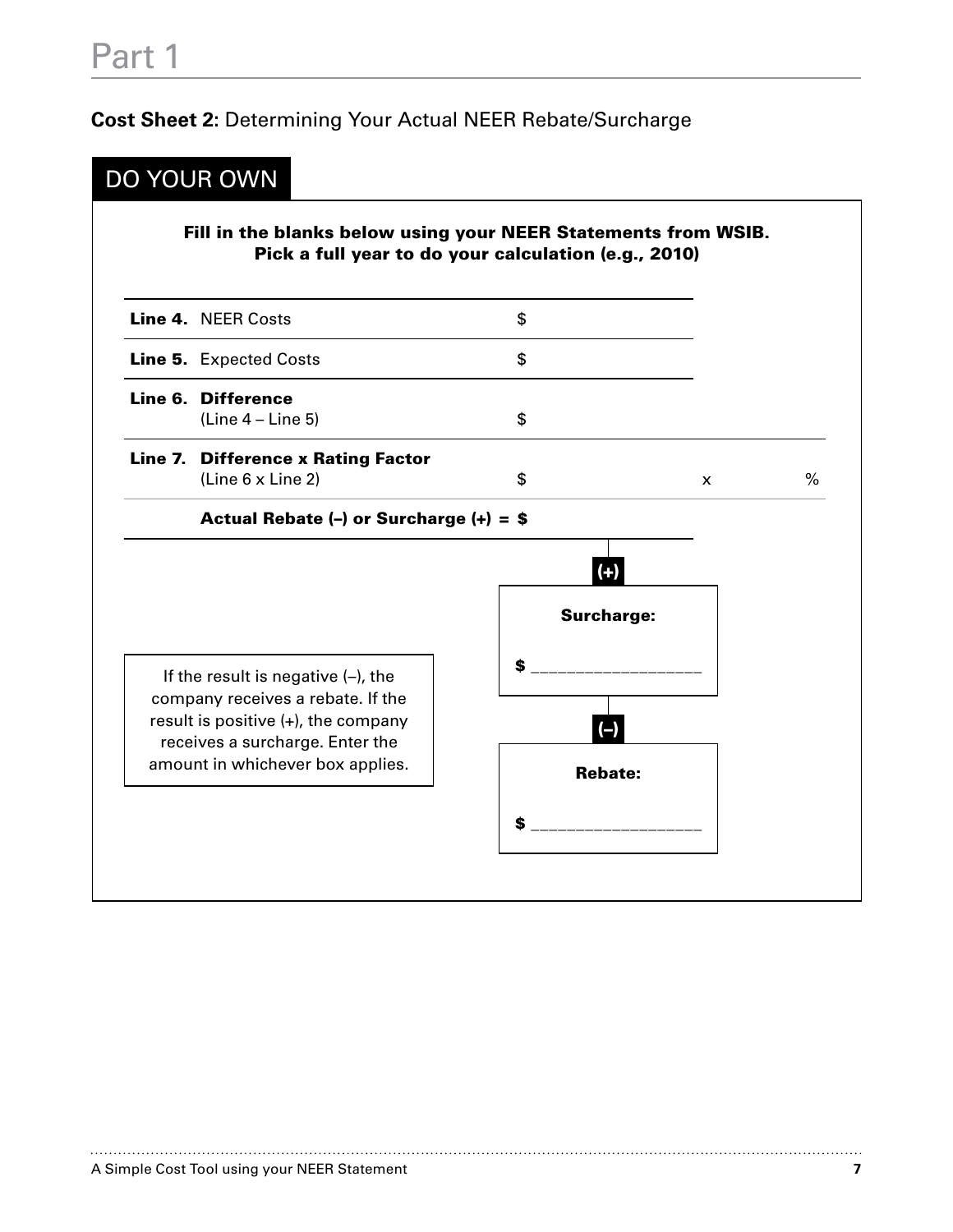# Part 1

**Cost Sheet 3:** Determining Average Unrecovered Rebate OR Lost Rebate + Surcharge Per Claim (Use one of the two formulas below)

#### EXAMPLE For **Surcharges** from Line 7, Use this Formula:

| Line 8. Unrecovered Rebate OR |
|-------------------------------|
| Lost Rebate + Surcharge       |
| $(Line 3 + Line 7)$           |
|                               |

Maximum potential rebate from Cost Sheet 1 plus Actual surcharge from Cost Sheet 2 = \$481,363.51

 $$361,022.63 + $(120,340.88)$ 

This Company lost out on this opportunity by not recovering the potential rebate and by paying a surcharge

#### EXAMPLE For **Rebates** from Line 7, Use this Formula:

| Line 8. Unrecovered Rebate OR<br><b>Lost Rebate + Surcharge</b><br>$(Line 3 - Line 7)$                                                              | \$  |                                      | - \$ |  |
|-----------------------------------------------------------------------------------------------------------------------------------------------------|-----|--------------------------------------|------|--|
| <b>Maximum potential rebate from</b><br><b>Cost Sheet 1 plus Actual surcharge</b><br>from Cost Sheet 2                                              | = S |                                      |      |  |
| Line 9. Unrecovered Rebate OR<br>Lost Rebate + Surcharge per Claim<br>(using Surcharge example)<br>(Line $8 \div$ Number of Claims in a given year) |     | $$481,363.51 \div 7 \text{ Clains*}$ |      |  |
| <b>Average Loss per claim</b>                                                                                                                       | =   | \$68,766.22                          |      |  |
| *Include lost time injuries and health care claims in a given year.<br>Determine this number from your NEER Claim Cost Statement.                   |     |                                      |      |  |

A Simple Cost Tool using your NEER Statement **8**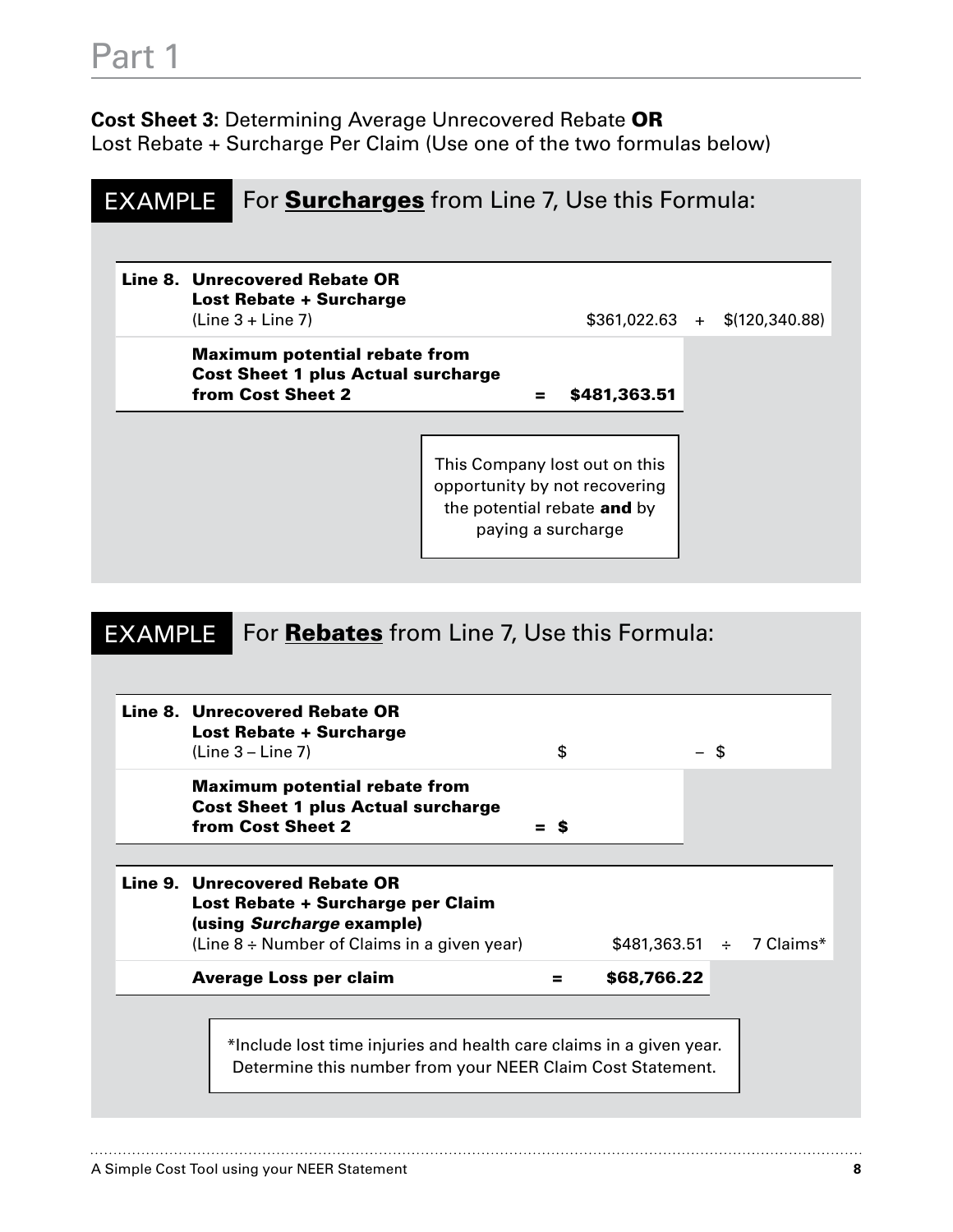**Cost Sheet 3:** Determining Average Unrecovered Rebate OR Lost Rebate + Surcharge Per Claim (Use one of the two formulas below)

| <b>DO YOUR OWN</b>                                    |       |      |
|-------------------------------------------------------|-------|------|
| For <b>Surcharges</b> from Line 7, Use this Formula:  |       |      |
| Line 8. Unrecovered Rebate OR                         |       |      |
| <b>Lost Rebate + Surcharge</b><br>$(Line 3 + Line 7)$ | \$    | + \$ |
| <b>Maximum potential rebate from</b>                  |       |      |
| <b>Cost Sheet 1 plus Actual surcharge</b>             |       |      |
| from Cost Sheet 2                                     | $=$ s |      |
|                                                       |       |      |
|                                                       |       |      |
|                                                       |       |      |
|                                                       |       |      |
|                                                       |       |      |

## DO YOUR OWN

| Line 8. Unrecovered Rebate OR                    |       |      |        |
|--------------------------------------------------|-------|------|--------|
| <b>Lost Rebate + Surcharge</b>                   |       |      |        |
| $(Line 3 - Line 7)$                              | \$    | - \$ |        |
| <b>Maximum potential rebate from</b>             |       |      |        |
| <b>Cost Sheet 1 plus Actual surcharge</b>        |       |      |        |
| from Cost Sheet 2                                | $=$ s |      |        |
| Line 9. Unrecovered Rebate OR                    |       |      |        |
| Lost Rebate + Surcharge per Claim                |       |      |        |
| (Line $8 \div$ Number of Claims in a given year) | \$    | ÷    | Claims |
| <b>Average Loss per claim</b>                    | -S    |      |        |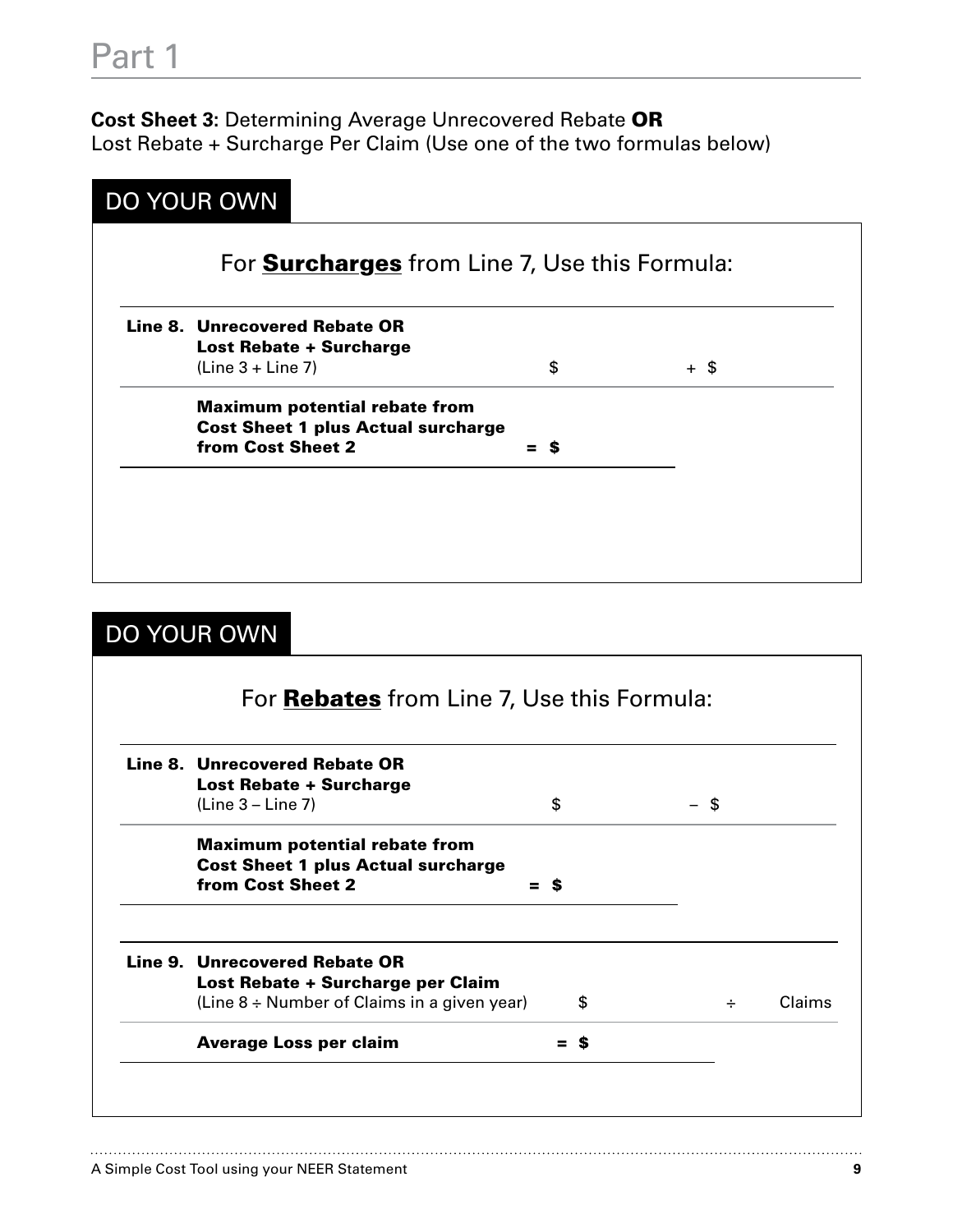**Cost Sheet 4:** Determining Your Gross Sales Required to Recover NEER Costs

## EXAMPLE

If the unrecovered rebate OR lost rebate + surcharge is \$481,363.51 using the surcharge example (Line 8, Cost Sheet 3) and the company profit margin is 6%, then the gross sales required to recover from the unrecovered rebate OR lost rebate + surcharge is:

| Line 10. Unrecovered Rebate OR<br><b>Lost Rebate + Surcharge</b><br>(Line 8)                                                                                                                                              | \$481,363.51   |                                          |      |
|---------------------------------------------------------------------------------------------------------------------------------------------------------------------------------------------------------------------------|----------------|------------------------------------------|------|
| <b>Line 11.</b> Company Profit Margin                                                                                                                                                                                     | 6%             |                                          |      |
| Line 12. Gross sales required to recover from<br>Unrecovered Rebate OR Lost Rebate +<br><b>Surcharge</b><br>(Line $10 \div$ Line 11)                                                                                      | \$481, 363.51  | $\left\langle \frac{1}{2} \right\rangle$ | 0.06 |
|                                                                                                                                                                                                                           | \$8,022,725.17 |                                          |      |
| Since the company ended up forgoing \$481,363.51 in unrecovered rebate<br>OR lost rebate + surcharge, they would have to generate \$8,022,725.17<br>more in revenue to end up with the same year end financial statement. |                |                                          |      |

## DO YOUR OWN

| Line 10. Unrecovered Rebate OR<br><b>Lost Rebate + Surcharge</b> |      |
|------------------------------------------------------------------|------|
| (Line 8)                                                         | \$   |
| <b>Line 11.</b> Company Profit Margin                            | $\%$ |
| Line 12. Gross sales required to recover from                    |      |
| Unrecovered Rebate OR Lost Rebate +                              |      |
| <b>Surcharge</b>                                                 |      |
| (Line $10 \div$ Line 11)                                         |      |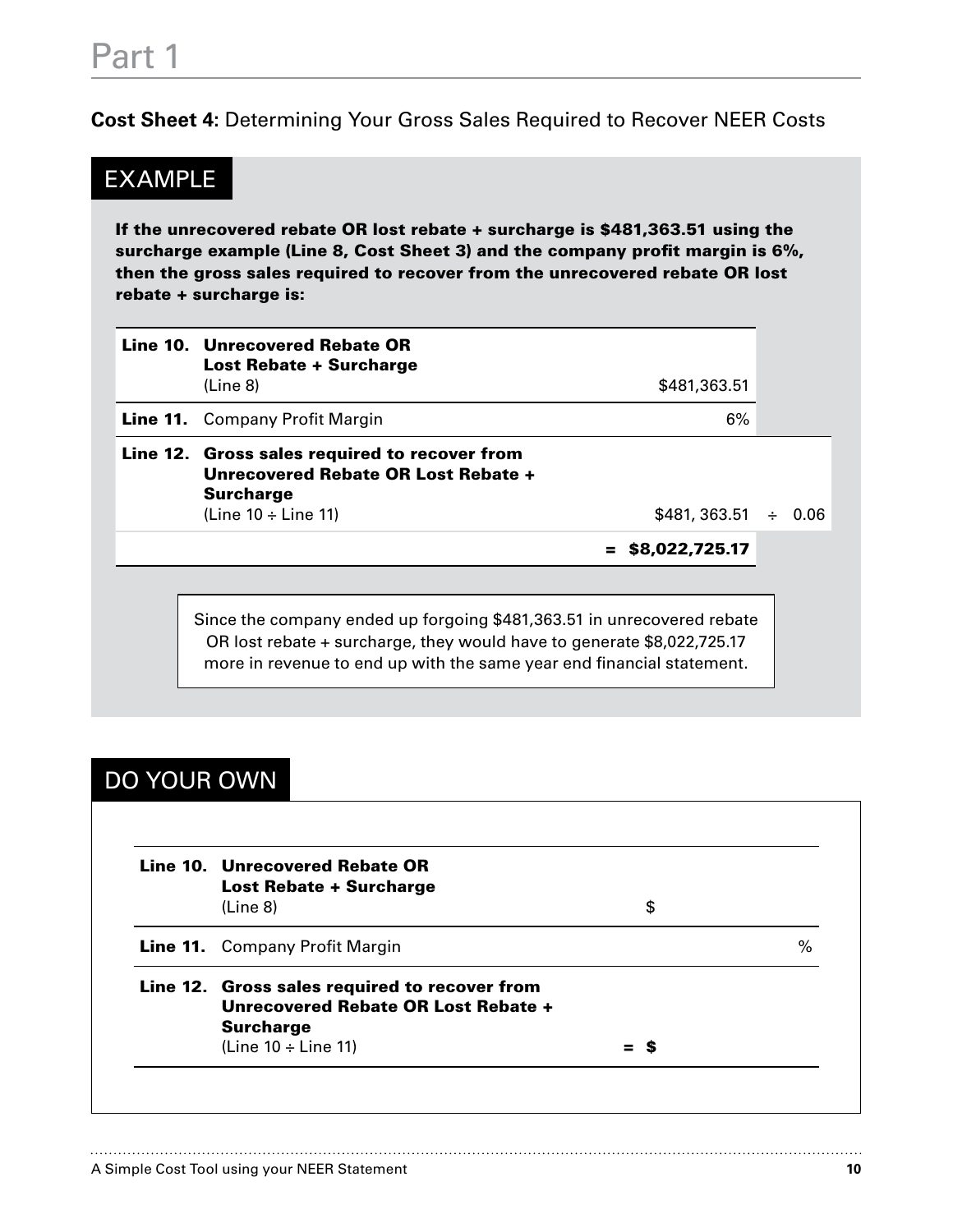# Part 2

Calculating the Financial Business Case for Health & Safety Using Your NEER Information and the Indirect costs of Incidents/Injuries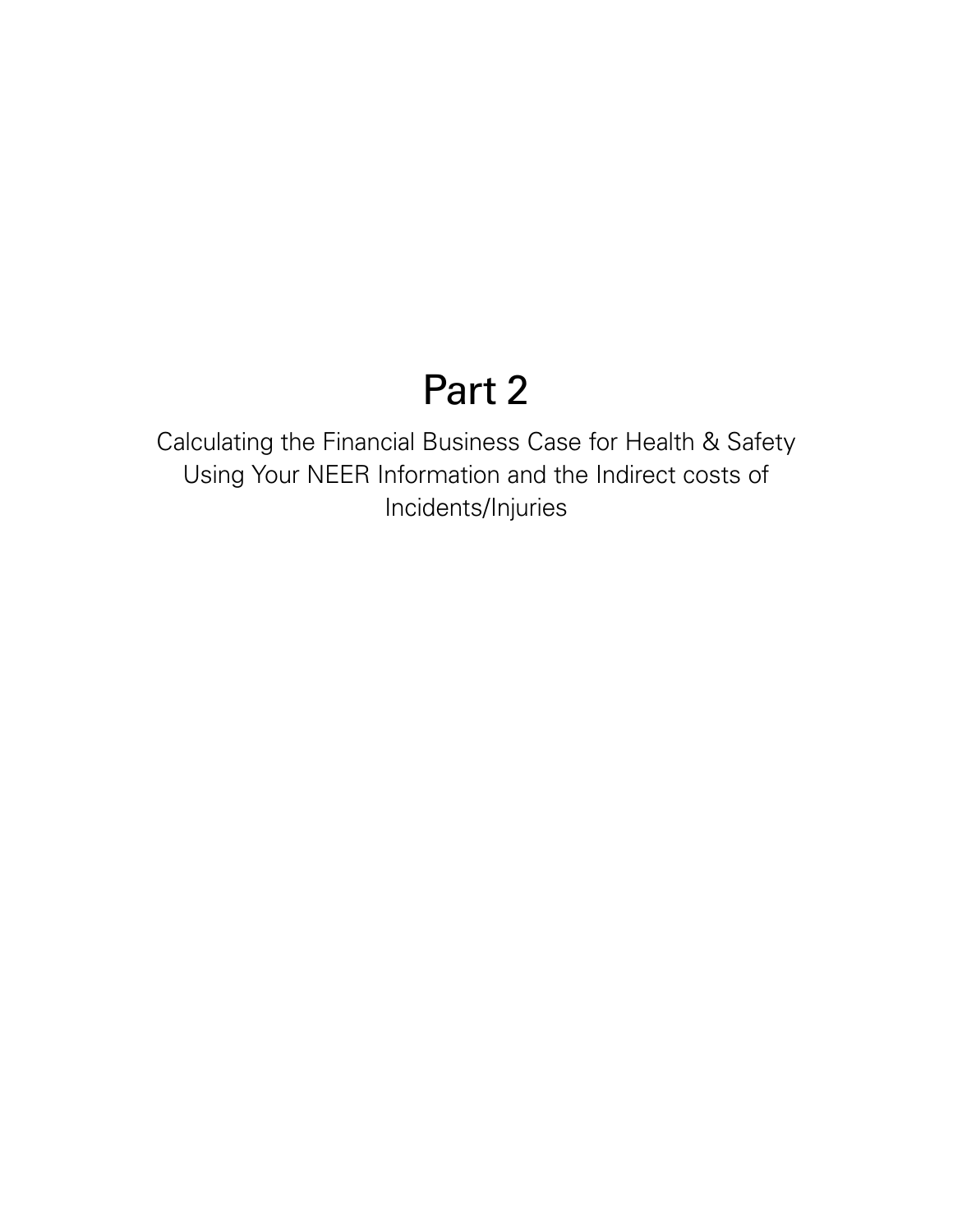**Cost Sheet 5:** Determining Approximate Total Cost Per Injury/Illness (for any given year)

## EXAMPLE

| Line 13. Unrecovered Rebate OR Lost Rebate + Surcharge<br>(Line 8)                                                                                  | \$481,363.51   |
|-----------------------------------------------------------------------------------------------------------------------------------------------------|----------------|
| Line 14. Determine Indirect Incident/Injury Costs for all<br>events in a given year                                                                 |                |
| (Appendix A or B)                                                                                                                                   | \$617,483.56   |
| Line 15. Add Unrecovered Rebate OR Lost Rebate +<br><b>Surcharge AND Indirect Incident/Injury Costs for</b><br>a given year<br>$(Line 8 + Line 14)$ | \$1,098,852.07 |
| Line 16. Determine # of Claims in a given year<br>(Derived from your NEER Claim Cost Statement)                                                     |                |
| Line 17. Determine Approximate Total Cost per<br><b>Injury/Illness</b><br>(Line $15 \div$ Line 16)                                                  | \$156,978.87   |

# DO YOUR OWN

| Pick a full year to do your calculation (e.g., 2010) |                                                                                                             |    |        |  |  |  |
|------------------------------------------------------|-------------------------------------------------------------------------------------------------------------|----|--------|--|--|--|
|                                                      | Line 13. Unrecovered Rebate OR Lost Rebate + Surcharge<br>(Line 8)                                          | \$ |        |  |  |  |
|                                                      | Line 14. Determine Indirect Incident/Injury Costs for all<br>events in a given year                         |    |        |  |  |  |
|                                                      | (Appendix A or B)                                                                                           | \$ |        |  |  |  |
|                                                      | Line 15. Add Unrecovered Rebate OR Lost Rebate +<br><b>Surcharge AND Indirect Incident/Injury Costs for</b> |    |        |  |  |  |
|                                                      | a given year<br>$(Line 8 + Line 14)$                                                                        | \$ |        |  |  |  |
|                                                      | Line 16. Determine # of Claims in a given year                                                              |    |        |  |  |  |
|                                                      | (Derived from your NEER Claim Cost Statement)                                                               |    | Claims |  |  |  |
|                                                      | Line 17. Determine Approximate Total Cost per<br><b>Injury/Illness</b>                                      |    |        |  |  |  |
|                                                      | (Line $15 \div$ Line 16)                                                                                    | S  |        |  |  |  |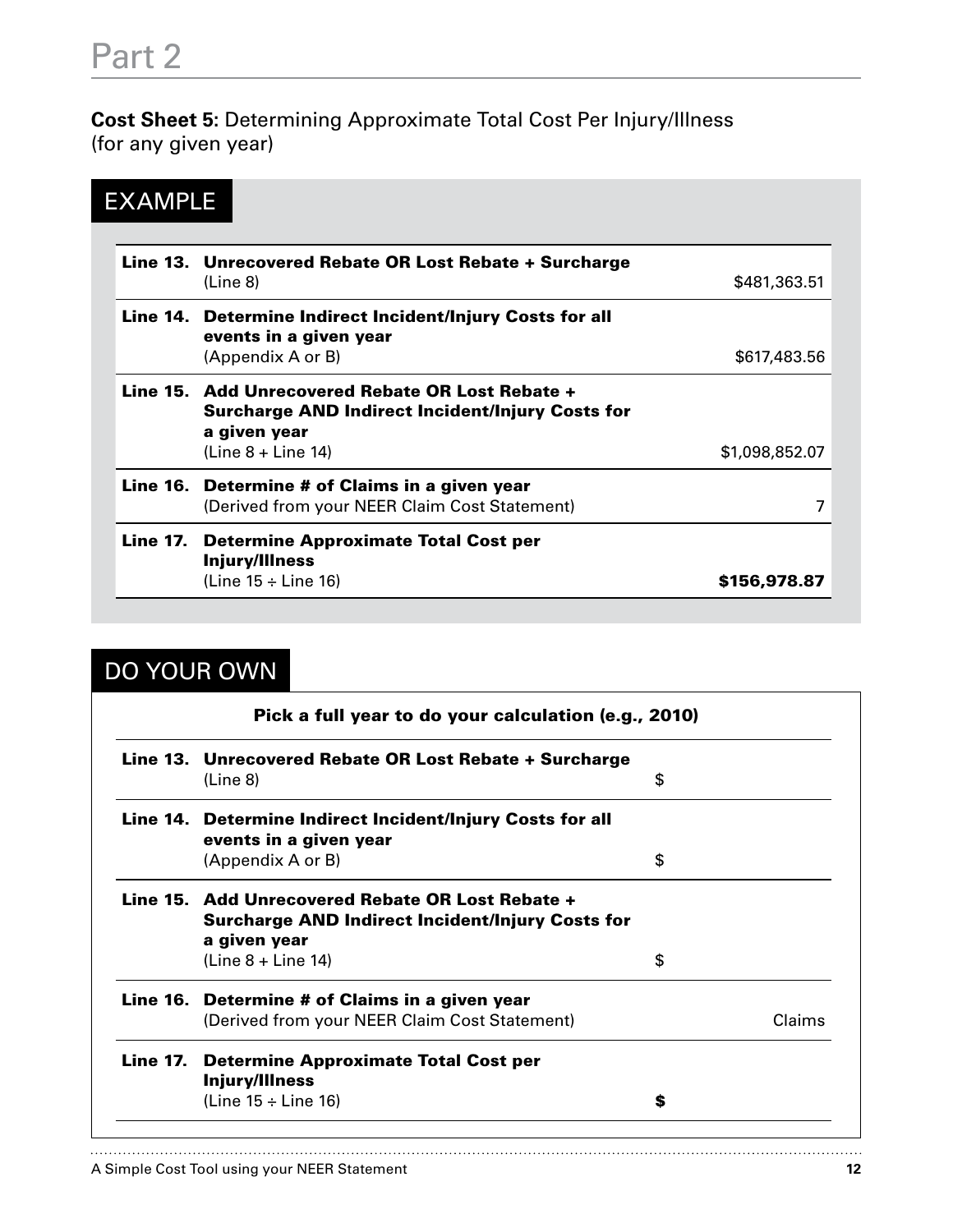**Cost Sheet 6:** Determining Your Gross Sales Required to Recover from Overall Costs of Claims (NEER Costs + Indirect Incident/Injury Costs)

## EXAMPLE

If the unrecovered rebate OR lost rebate + surcharge AND the Indirect Incident/ Injury Costs of Claims are \$1,098,852.07 (Line 15, Cost Sheet 5) with the company profit margin being 6%, then the gross sales required to recover from Overall Costs of Claims is:

| Line 18. Unrecovered Rebate OR Lost Rebate + Surcharge<br><b>AND Indirect Incident/Injury Costs</b><br>(Line 15) |   | \$1,098,852.07      |
|------------------------------------------------------------------------------------------------------------------|---|---------------------|
|                                                                                                                  |   |                     |
| <b>Line 19.</b> Company Profit Margin                                                                            | ÷ | 6%                  |
| Line 20. Gross sales required to recover Overall Claims costs<br>(Line $18 \div$ Line 19)                        |   | $=$ \$18,314,201.17 |

Since the company ended up forgoing \$481,363.51 in potential WSIB savings and incurred \$617,488.56 in indirect incident/injury costs (Line 14), they had to generate \$18,314,201.17 more in revenue to end up with the same year end financial statement.

## DO YOUR OWN

| Line 18. Unrecovered Rebate OR Lost Rebate +<br><b>Surcharge AND Indirect Incident/Injury Costs</b> |    |      |
|-----------------------------------------------------------------------------------------------------|----|------|
| (Line 15)                                                                                           | \$ |      |
| <b>Line 19.</b> Company Profit Margin                                                               | ÷  | $\%$ |
| Line 20. Gross sales required to recover Overall<br><b>Claims costs</b>                             |    |      |
| (Line $18 \div$ Line 19)                                                                            |    |      |

. . . . . . . . . . . . . .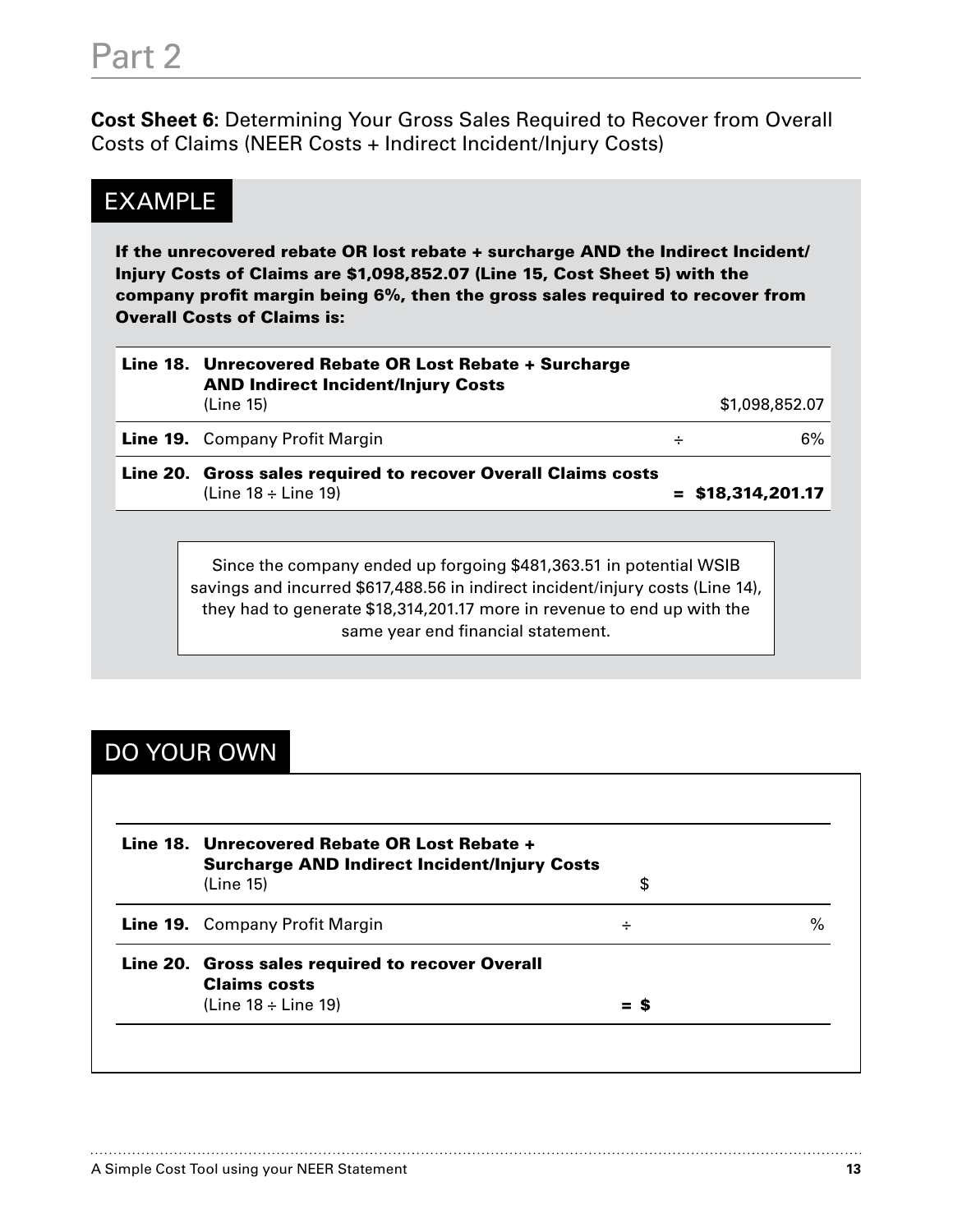### **Calculating Indirect Incident/Injury Costs (short-cut method)**

#### **NEER Claims Cost Statement**

| <b>Accident Year</b>   | 2011    | 2010    | 2009    | 2008    |
|------------------------|---------|---------|---------|---------|
| Claims Cost Limit (\$) | 398,000 | 388,000 | 373,000 | 366,500 |
| Overhead Factor (%)    | 36.00   | 35.00   | 26.00   | 26.00   |

| Account Number  | 9876543 |
|-----------------|---------|
| l Firm Number   | 567890  |
| Rate Number     | 999     |
| Past Awards to: | 30SEP11 |

| Claim<br><b>Number</b> | <b>Worker's Name</b>  | <b>Accident</b><br><b>Date</b> | Claim<br>Type | Claim<br>Age | <b>Non</b><br>Pension (\$) | <b>Pension</b><br>$($ \$) | <b>Discounted</b> | <b>Projected</b><br>Past Awards (\$) Future Costs (\$) | Overhead<br>Costs (\$) | <b>Limited Claim</b><br>Costs (\$) |
|------------------------|-----------------------|--------------------------------|---------------|--------------|----------------------------|---------------------------|-------------------|--------------------------------------------------------|------------------------|------------------------------------|
| 23456                  | O'Shanter, Tom        | 04JAN10                        | 09            | 20           | 83,421.58                  | 0.00                      | 83.421.58         | 235.498.51                                             | 111.393.12             | 388.000.00**                       |
| 24680                  | <b>Blair, Charlie</b> | 13APR10                        | 02            | 17           | 110.26                     | 0.00                      | 110.26            | 0.00                                                   | 38.59                  | 148.85                             |
| 25814                  | Bush, Henry           | <b>15JUN10</b>                 | 02            | 15           | 135.86                     | 0.00                      | 135.86            | 0.00                                                   | 47.55                  | 183.41                             |
| 26048                  | Kerr, Kim             | 24JUL10                        | 06            | 14           | 12,342.26                  | 0.00                      | 12,342.26         | 10.183.60                                              | 7.884.05               | 30,409.91                          |
| 27272                  | Cooper, Alice         | 27AUG10                        | 09            | 13           | 57.327.65                  | 0.00                      | 57.327.65         | 239.963.49                                             | 103.749.39             | 388.000.00**                       |
| 28406                  | Harper, Richard       | 110CT10                        | 01            | 11           | 658.62                     | 0.00                      | 658.62            | 0.00                                                   | 230.52                 | 889.41                             |
| 29630                  | Howard, Rick          | 22DEC10                        | 01            | 09           | 375.91                     | 0.00                      | 375.91            | 0.00                                                   | 131.57                 | 507.48                             |
| Total 2006:            |                       |                                |               |              | 154,372.14                 | 0.00                      | 152.853.79        | 485.645.60                                             | 223.474.79             | 808.138.78                         |

Total NEER Costs (\$): 645,000.000

\*\*Subject to Claim Cost Limit

NOTE: INDIVIDUAL NEER COSTS CHANGE OVER TIME

| Step 1. Costs on claims paid to date<br>(Add up the Non-pension (\$) and Pension (\$) for all claims in a<br>given year from your NEER Claim Cost Statement |   | \$154,372.14     |
|-------------------------------------------------------------------------------------------------------------------------------------------------------------|---|------------------|
| Step 2. Multiply the total in Step 1 by 4                                                                                                                   | x |                  |
|                                                                                                                                                             |   | $=$ \$617,488.56 |

This is a rough estimate of the Indirect Incident/Injury Costs for that given year.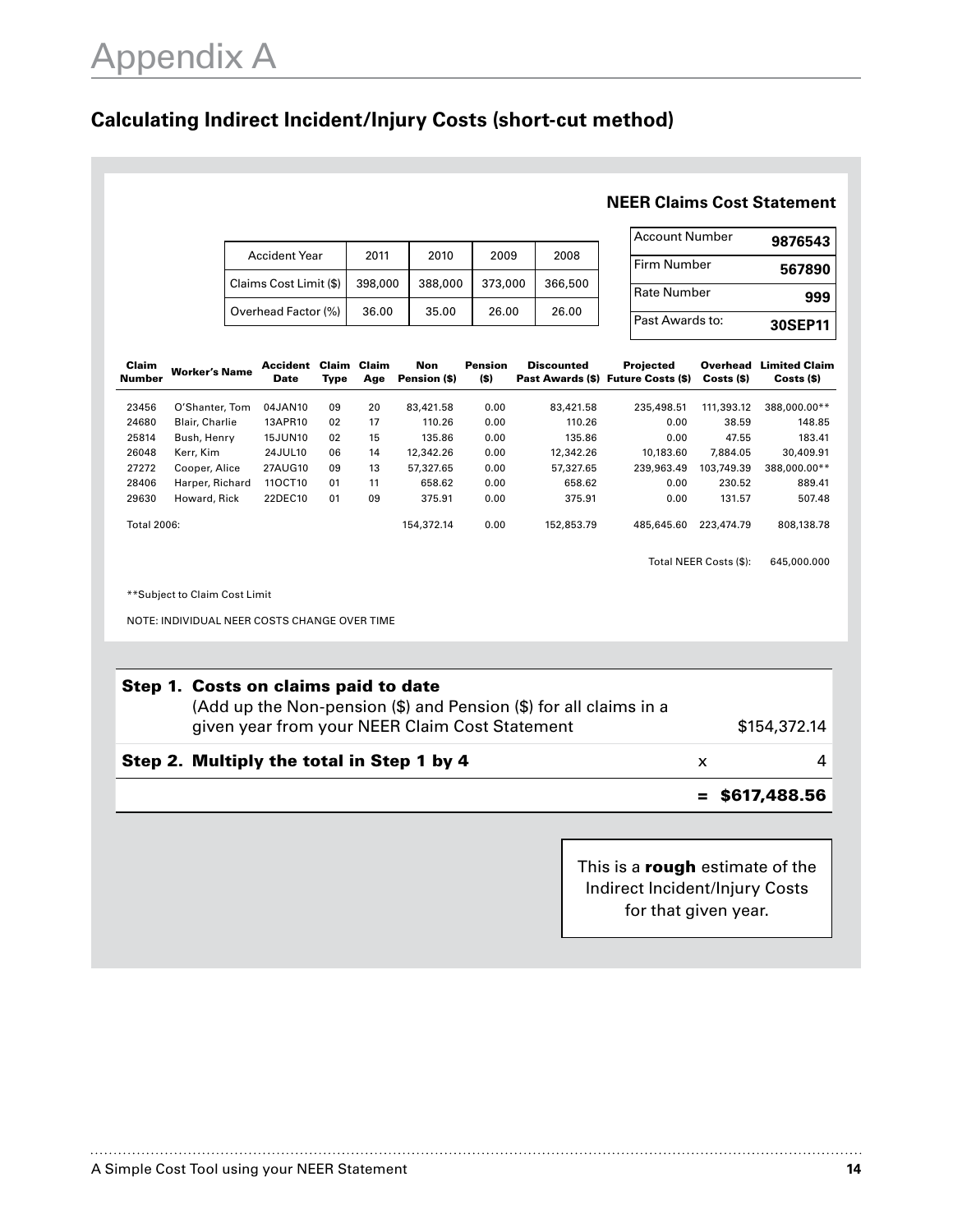### **Your Company Incident/Injury or Illness Detailed Costing Form**

This chart will enable you to detail and estimate the total costs of an incident and/or an injury or illness within your organization.

The intent is to be able to build a complete picture of what accidents, injuries and occupational illnesses cost. This will help an organization better understand the financial impact of injuries and illnesses on their operations.

Some of the cost information may be straightforward. However, the methods to calculate or estimate some elements of the costs will vary from organization to organization. This is especially the case in estimating the cost of lower productivity or not being able to carry out work or production because equipment is unavailable. Further, there may be other impacts which may be more difficult to assess, such as reduced customer service due to inability to produce.

The "Costing an Individual Incident/Injury Form" contains questions to help you account for all the costs of an incident or injury. Although the form is intended to be comprehensive, there may be additional areas of cost or impact. These should be included as well.

Completing a costing form on a number of incidents/injuries will give a better picture of the costs of incidents/injuries in your organization.

Use a "Costing an individual Incident/Injury Form" for each incident/injury occurring in your organization.

#### Instructions to complete Costing an Individual Incident/Injury Form

To determine indirect incident/injury costs using this form, ADD up Sections B, C, D, E, F, and G. Do NOT use Section A in this calculation. Do this process for all incidents/injuries for a given year. Use the total for ALL incidents/injuries in a given year in your calculation for Line 14 of this document.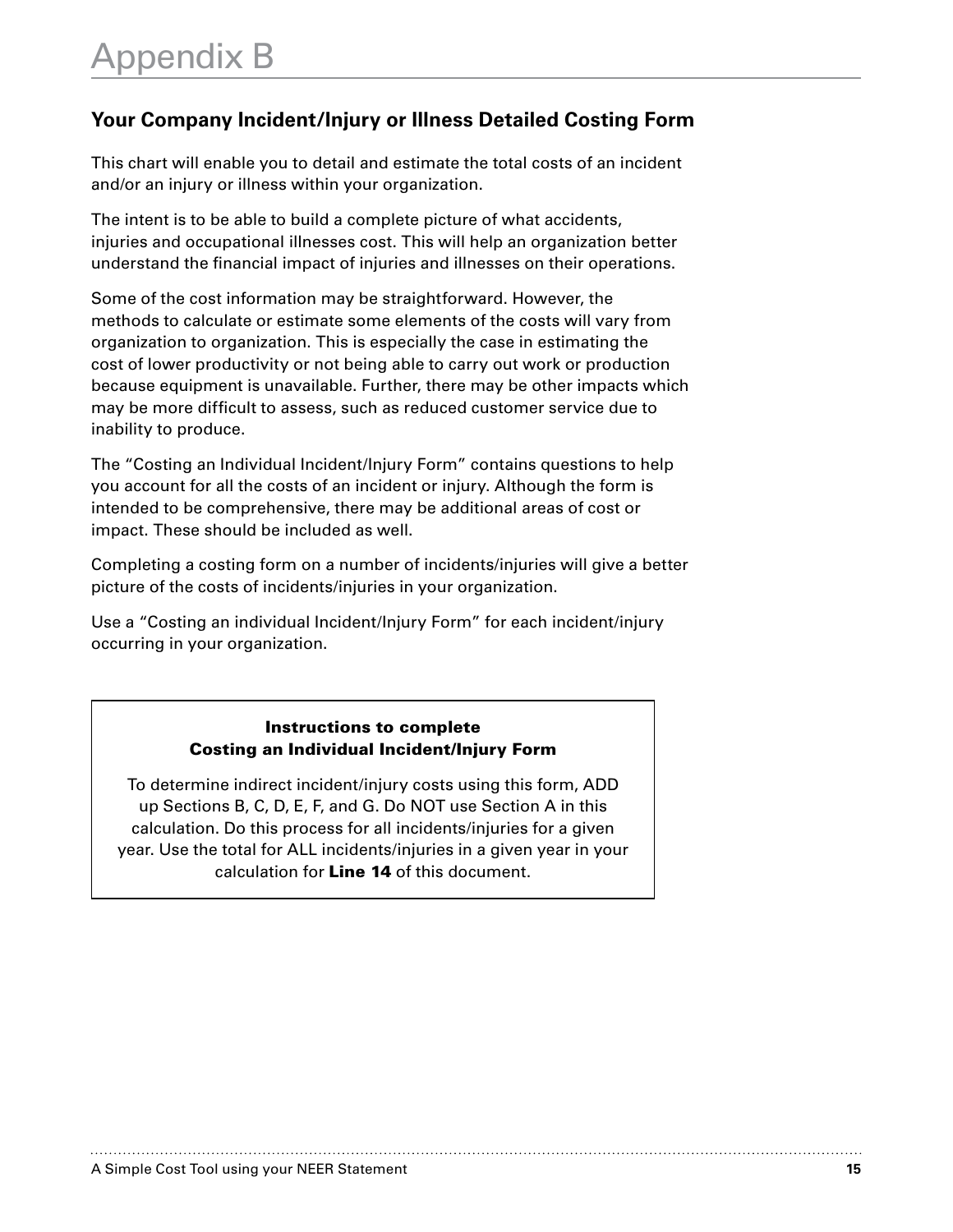# Appendix B

## **Costing an Individual Incident/Injury Form**

## **Incident/Injury Costing**

| <b>DIRECT INCIDENT/INJURY COSTS</b>                                                                                                                                                                                                | <b>COST</b> |                         |
|------------------------------------------------------------------------------------------------------------------------------------------------------------------------------------------------------------------------------------|-------------|-------------------------|
| <b>Compensation/Medical/Rehabilitation Costs</b>                                                                                                                                                                                   |             |                         |
| Description of Injury:                                                                                                                                                                                                             |             |                         |
| Time Away from Work:<br>days/weeks                                                                                                                                                                                                 |             |                         |
| 1. Compensation/medical/rehabilitation costs. (Use the "Estimated<br>Actual Claim cost" from your latest NEER statement. If the claim has<br>had the Maximum Claim cap applied, use the value before the cap<br>has been applied.) | \$          | Section A               |
| 2. Wage supplements/Continuation of benefits etc                                                                                                                                                                                   | \$          |                         |
| 3. Other compensation/Benefit Related Costs                                                                                                                                                                                        | \$          |                         |
| <b>TOTAL DIRECT INJURY COSTS</b>                                                                                                                                                                                                   | \$          |                         |
| <b>INDIRECT INCIDENT/INJURY COSTS</b>                                                                                                                                                                                              | <b>COST</b> |                         |
| <b>Property/Equipment/Material Damage</b>                                                                                                                                                                                          |             |                         |
| Was there equipment or structural damage? Was it repaired or replaced? Was equipment<br>rented for temporary replacement? Was there material or product damage or loss?                                                            |             |                         |
| Summary:                                                                                                                                                                                                                           |             |                         |
| 1. Costs of Cleanup/salvage                                                                                                                                                                                                        | \$          | Section                 |
| 2. Equipment Repair/Replacement Cost                                                                                                                                                                                               | \$          |                         |
| 3. Property/Structural Repair Cost                                                                                                                                                                                                 | \$          | $\overline{\mathbf{e}}$ |
| 4. Equipment Rental Cost                                                                                                                                                                                                           | \$          |                         |
| 5. Material/Product Loss                                                                                                                                                                                                           | \$          |                         |
| 6. Material/Product Rework                                                                                                                                                                                                         | \$          |                         |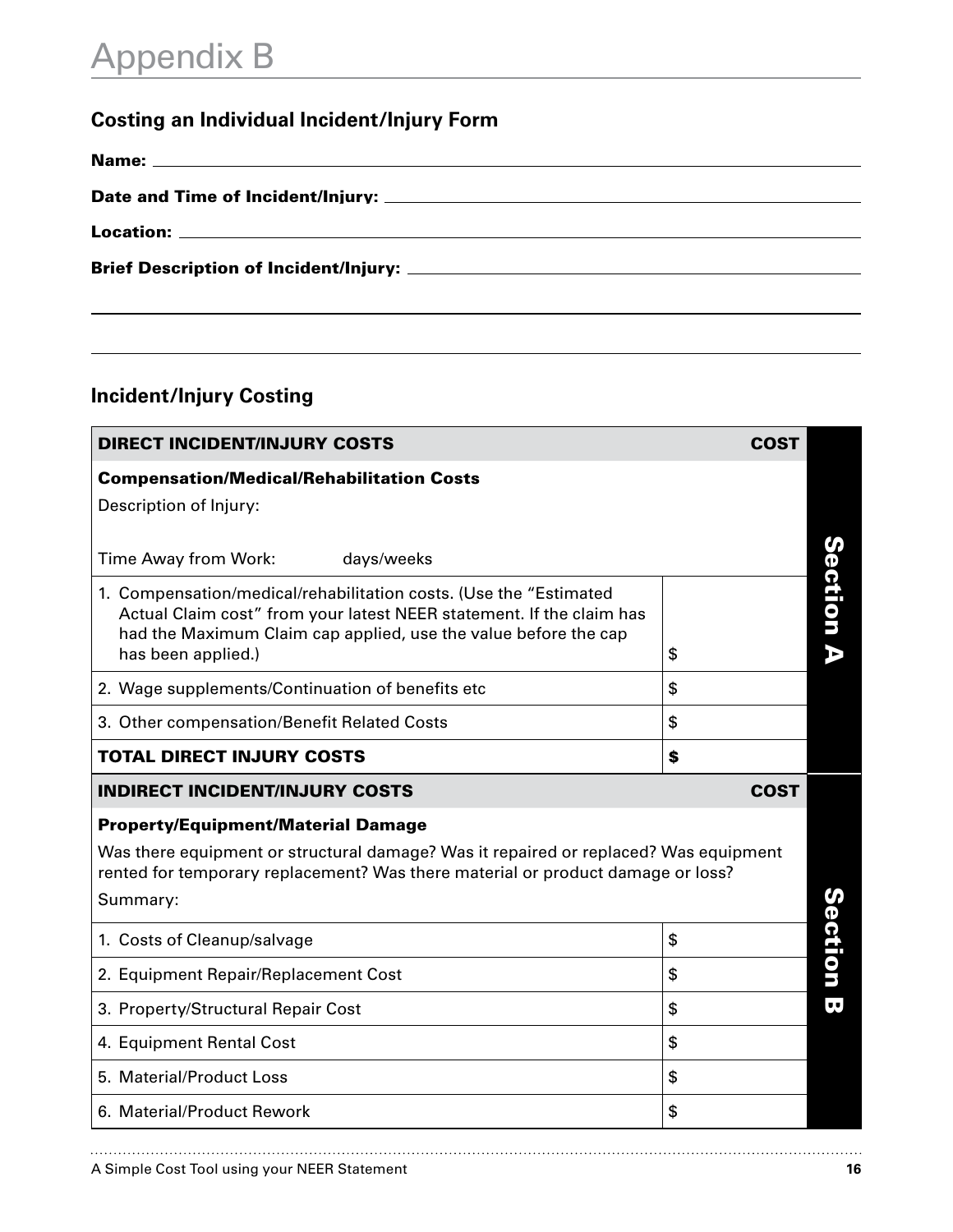#### Indirect Incident/Injury Costs (continued) COST

#### Administrative Costs

Administrative costs include extra management and administrative time as a result of the injury/illness. Examples include managing the accident scene, conducting accident investigation and follow up actions, arranging compliance to MOL orders, rescheduling of people and work, arranging/supervising clean up and salvage, arranging for repair or replacement of equipment or other property, hiring replacement staff, training of replacement staff, follow up with injured or ill employee, arranging for return to work and modified work.

| and modified work.                                                                                                                                                               |    |
|----------------------------------------------------------------------------------------------------------------------------------------------------------------------------------|----|
| 1. Management effort at time of incident/injury                                                                                                                                  | \$ |
| 2. Management effort: clean up, restoration, rescheduling, MOL order<br>compliance, replacement hiring and training etc.                                                         | \$ |
| 3. Follow up with injured employee including return to work, modified<br>work etc.                                                                                               | \$ |
| 4. Administrative effort in claims management, medical and personnel<br>effort, public relations etc.                                                                            | \$ |
| 5. Lost opportunity cost: If management had not been spending its time<br>on incident follow-up, what could they have been doing? What is the<br>value of that lost opportunity? |    |

#### Productivity Costs

These involve the costs associated with the work interruption due to the incident, and ability to carry out work following the incident. Calculations for these cost items will vary depending on how your organization values the cost of work interruptions, equipment unavailability, and reduced employee capability. There is also the lost opportunity cost, as above.

| 1. Work interruption at time of incident (# of people, length of<br>interruption)                                                                                                                                                                 | \$           |
|---------------------------------------------------------------------------------------------------------------------------------------------------------------------------------------------------------------------------------------------------|--------------|
| 2. How was work time made up: costs, overtime etc.                                                                                                                                                                                                | \$<br>ω      |
| 3. Rescheduling Costs: New set up, delays in equipment availability, idle<br>people, time, costs                                                                                                                                                  | \$<br>ection |
| 4. Cost of learning curve of replacement employees                                                                                                                                                                                                | \$           |
| 5. Equipment out of service: MOL stop work orders, time to repair<br>damage or replace.                                                                                                                                                           | \$           |
| 6. What was the impact of loss of use of equipment, processes, or skills<br>of injured person<br>• Alternate processes more costly, time consuming<br>• Customer Service issues: out of stocks, delays in delivery<br>• Scheduling inefficiencies | \$           |
| 7. Cost of reduced productivity while employee on modified work.                                                                                                                                                                                  | \$           |

<u>(၇</u>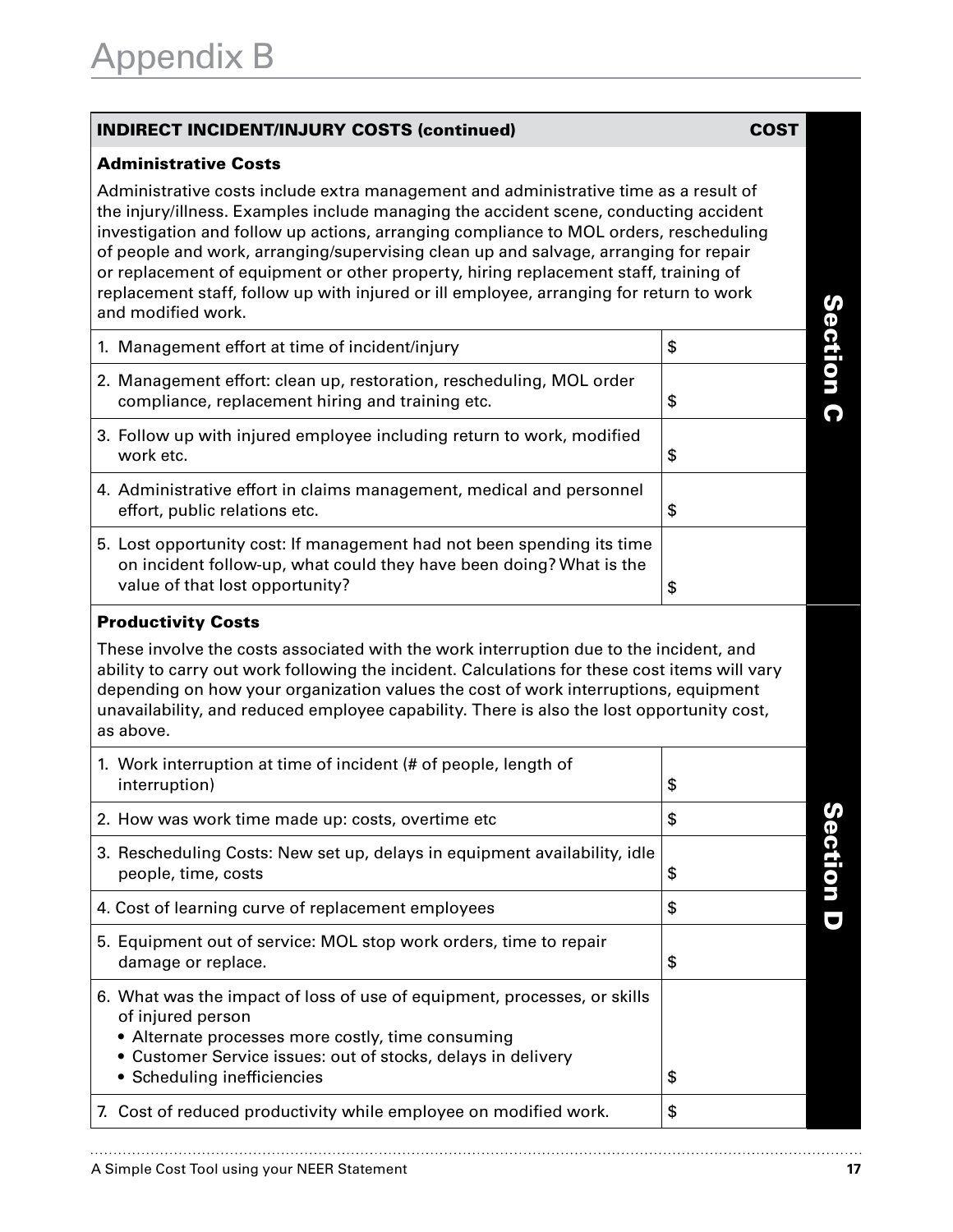| <b>INDIRECT INCIDENT/INJURY COSTS (continued)</b>                                                                   | <b>COST</b> |         |
|---------------------------------------------------------------------------------------------------------------------|-------------|---------|
| <b>MOL Orders</b>                                                                                                   |             |         |
| 1. Additional cost of complying with MOL orders<br>• Equipment/process modifications<br>• Administrative Procedures | \$          | Section |
| 2. Consultant Fees                                                                                                  | \$          | ш       |
| <b>Legal Costs</b>                                                                                                  |             |         |
| 1. Legal Counsel Fees                                                                                               | \$          | N       |
| 2. Management/Employee time (preparation, witnesses, etc)                                                           | \$          |         |
| 3. Expert Witness Fees                                                                                              | \$          | ection  |
| 4. Fines                                                                                                            | \$          | Ŧ       |
| 5. Other Costs (Settlements etc)                                                                                    | \$          |         |
| <b>Other Costs</b>                                                                                                  |             |         |
| 1.                                                                                                                  | \$          | Section |
| 2.                                                                                                                  | \$          |         |
| 3.                                                                                                                  | \$          | Q       |
| <b>TOTAL</b>                                                                                                        | \$          |         |